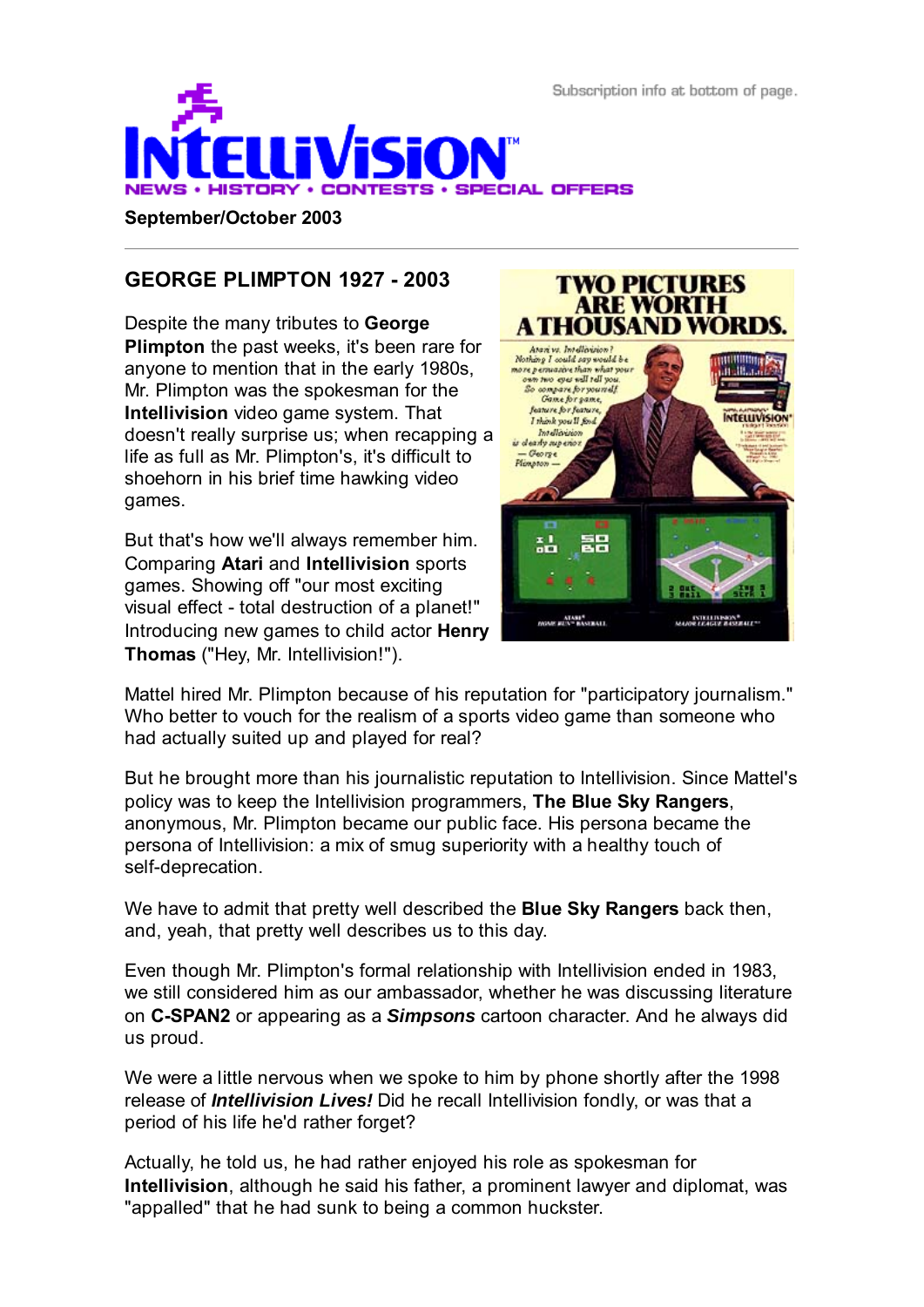He remembered that Mattel had given him both an Atari 2600 and an Intellivision so that he could compare the games and honestly sign an affidavit that he found Intellivision to be superior. "And I did find it to be the better system," he told us. He paused, then added, "Of course, they *were* paying me, so I guess I did have somewhat of an incentive to find it better. Still, my children liked it, especially the *Skiing* game, I believe it was."

He seemed both amused and pleased that Intellivision was making a comeback and that fans - and the programmers - remembered his part in it.

After twenty years, we're still proud to have been represented by **George Plimpton**. (Imagine working for a company whose public face is **Carrot Top**...) He was intelligent, curious, and generous. He was a man of good humor, widely quoted as saying, "I have never been convinced there's anything inherently wrong in having fun."

We lucked out. Not only did we get a pitchman, we got a role model.

Thank you, Mr. Intellivision

## **INTELLIVISION DUE ON PLAYSTATION 2 AND XBOX IN NOVEMBER!**

The **PlayStation 2** and **Xbox** versions of *Intellivision Lives!* are scheduled to hit store shelves late in November, just in time for the gift-giving season! Each version will carry a suggested retail price of \$19.99.

As announced in our August newsletter, *Intellivision Lives!* drops you into **Hal's Pizza**, a 360 degree 3-D environment that evokes memories of the '80s. Arcade machines of different themes - Space, Sports, Battle, etc. - ring the restaurant. Each machine serves as an interface to the original Intellivision games.

Over 60 classic Intellivision games are included, including some never released in the 1980s. This is the actual software from the original cartridges, playing on emulation software newly created for the



**PlayStation 2** and **Xbox**. The games look and sound just as they did when played on the original Intellivision console!

Particular care has been given to optimize each game individually for the modern game controllers. Control is as good or better than with the original controllers. And many games have the added feature of vibration feedback!

Another first-time feature is the ability to save high scores on many of the games! Some games have goals that you can beat to turn on hidden features, such as classic TV commercials. And some games can be played in bizarre modes such as upside-down, backwards, or in a small, moving window that ping-pongs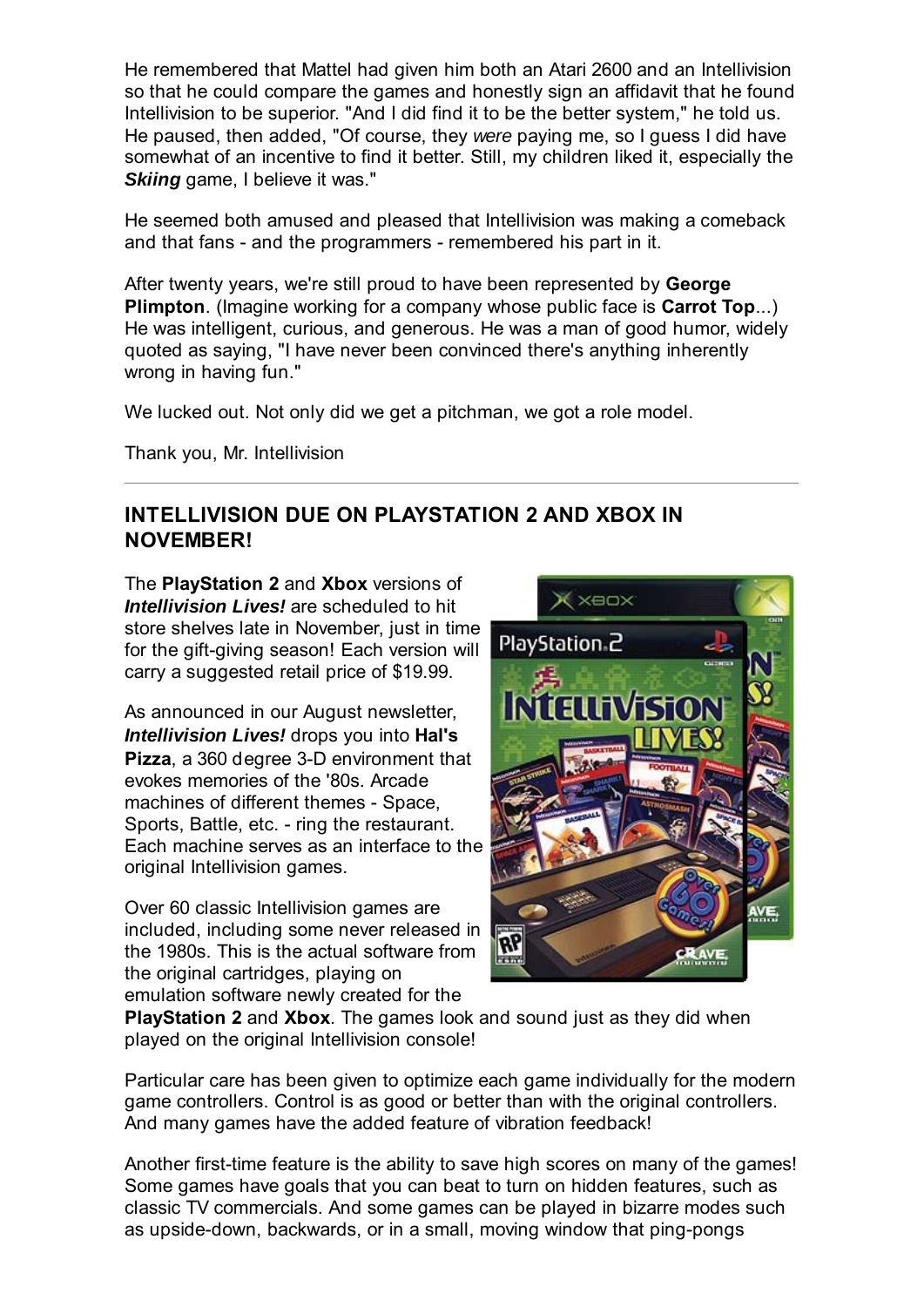around the screen!

On-screen instructions and production notes are included for each game. There is also a history of **Intellivision** narrated by Intellivision Productions President **Keith Robinson** and video interviews with a number of the original programmers.

A jukebox of Intellivision-themed music plays in Hal's Pizza and, optionally, while games are playing. Very few Intellivision games had background music; now they do, if you want.

If you grew up on **Intellivision**, all of these features will make you experience the games in new ways! But we hope that putting **Intellivision** on today's hottest consoles will bring these games to many who are too young to remember the '80s.

"We are extremely excited to be the company to introduce these classic **Intellivision** games to a whole new generation of video game players," says **Nima Taghavi**, chief executive officer of **Crave Entertainment**. "Today's games may be big on graphics and special effects, but they can never come close to capturing the endearing nostalgia and fun that **Intellivision** has kept alive for over 20 years."

Look for *Intellivision Lives!* in a few weeks, wherever you buy **PlayStation 2** and **Xbox** games! (Prices and release dates for outside of the United States is pending.)

**More info and screenshots from** *Intellivision Lives!* **for PS2 and Xbox >**

## **INTELLIVISION LORE FROM THE FILES OF THE BLUE SKY RANGERS:**



## **THE FURNITURE ELVES**

In November 1983, hundreds of workers were laid off from **Mattel Electronics**. This was the third round of layoffs, but it was the one that hit the Intellivision programming department the hardest. Afterwards, the massive sea of cubicles lay

two-thirds empty.

Morale had never been lower. It was difficult to continue designing games while surrounded by the graves of fallen comrades.

Management quickly drew up a new floor plan: the Intellivision department would be consolidated into a smaller, more intimate area.

Everyone wanted to move into the new space as quickly as possible, but there was a roadblock. In the **Mattel Electronics** building, there were only two people who were unionized: **Tom Canard**, the building manager, and his assistant. No piece of furniture could be moved, no cubicle wall shifted except by these two. And Tom said it would be three to four weeks before they could get the department moved.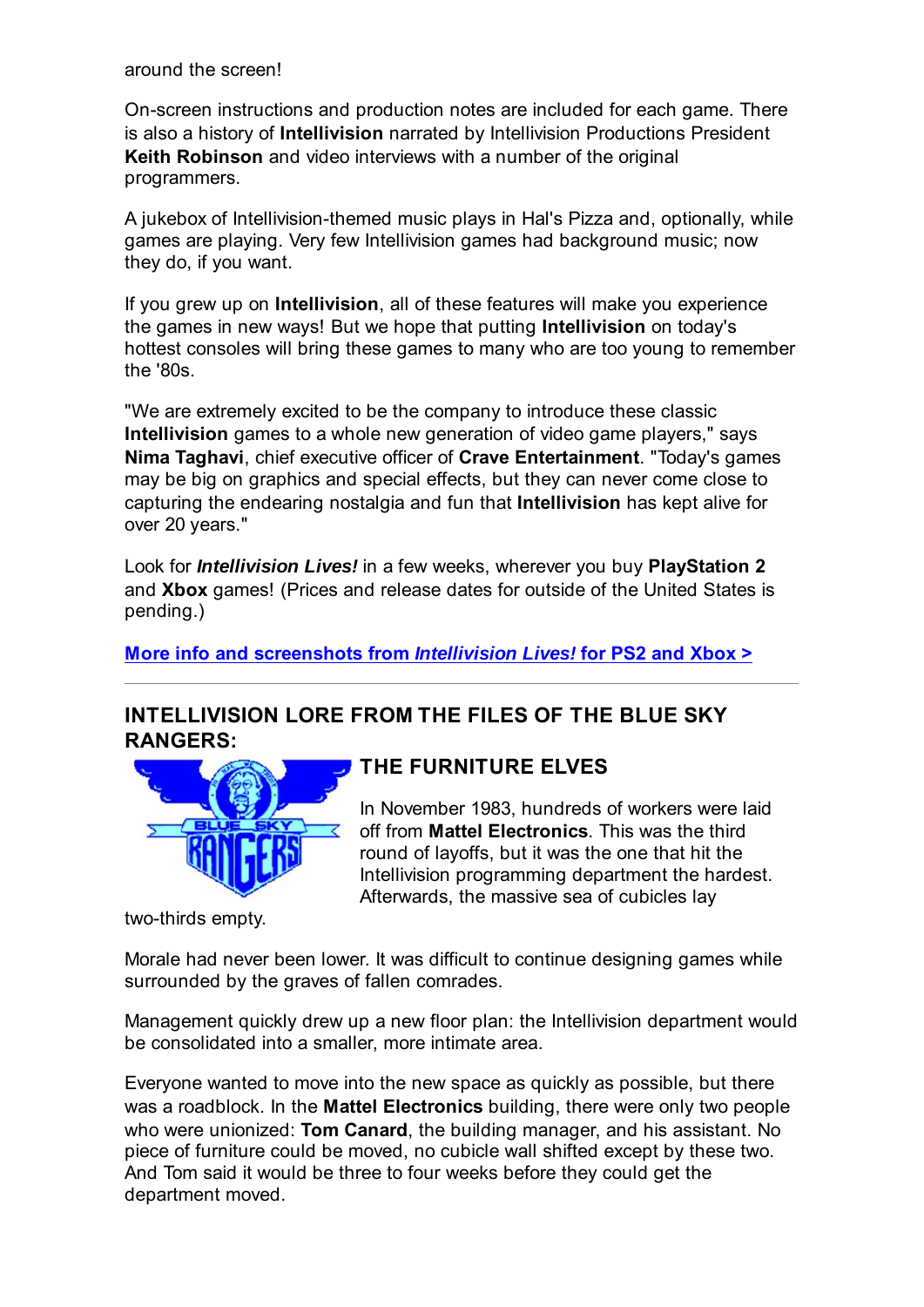

The programmers were outraged. Manager **Mark Urbaniec** complained to Director **Don Daglow** that three to four weeks was ridiculous. "Let's just do it ourselves," he said. "We could get it done in a couple of days!" But Don, along with Director **Mike Minkoff** and Vice President **Gabriel Baum** told everyone that they would have to follow the rules; Mattel had a contract with the union. No one could move a desk lamp without the help of **Tom Canard**.

**Mark Urbaniec** 

A day or two later, the Intellivision staff walked into the building and found that, overnight, all of their offices had been moved to the new area. Televisions, computer terminals, development units, file cabinets, books, manuals, personal photos, even the cartoons pinned to the walls - everything was in place. Everyone was - or acted - surprised.

"Hey," Mark exclaimed to Don, smiling, "the furniture elves came in the night!"

Don frowned at Mark suspiciously.

**Tom Canard** was furious. Red-faced, he complained loudly to Gabriel about the programmers taking it upon themselves to rearrange the offices in clear violation of his union's authority. Gabriel listened sympathetically, then promised to discipline those responsible.

The programmers got back to designing games. The furniture elves were never caught.

# **ASK THE BLUE SKY RANGERS!**

**Gary** writes:



Hey, I played **Imagic's** *Swords & Serpents* a lot, I mean really a lot. Was there an end to the game? All we ever found were 3 initials inside the dragons lair, that we assumed were the initials of the guy who wrote the game. Was that it? We always wonder if we missed something.

Thanks for any closure.

## **Brian P. Dougherty**, creator of *Swords & Serpents*, tells us:



*Yes, that was it.*

*Brian says that in 1982, a few months after the game was released, he was awakened by a phone call in the middle of the night. Two teenage boys were on the line. They had been playing* **Swords & Serpents** *for days on end, had worked their way repeatedly to the final level, but couldn't figure out how to defeat the dragon.*

**Reign D Dougherty** 

*Brian's name was listed in the instructions, so the frustrated duo called information for Mountain View, California, home of Imagic,*

*and asked if there was a Brian P. Dougherty listed. Getting the number, they called him immediately and begged for the secret of killing the dragon.*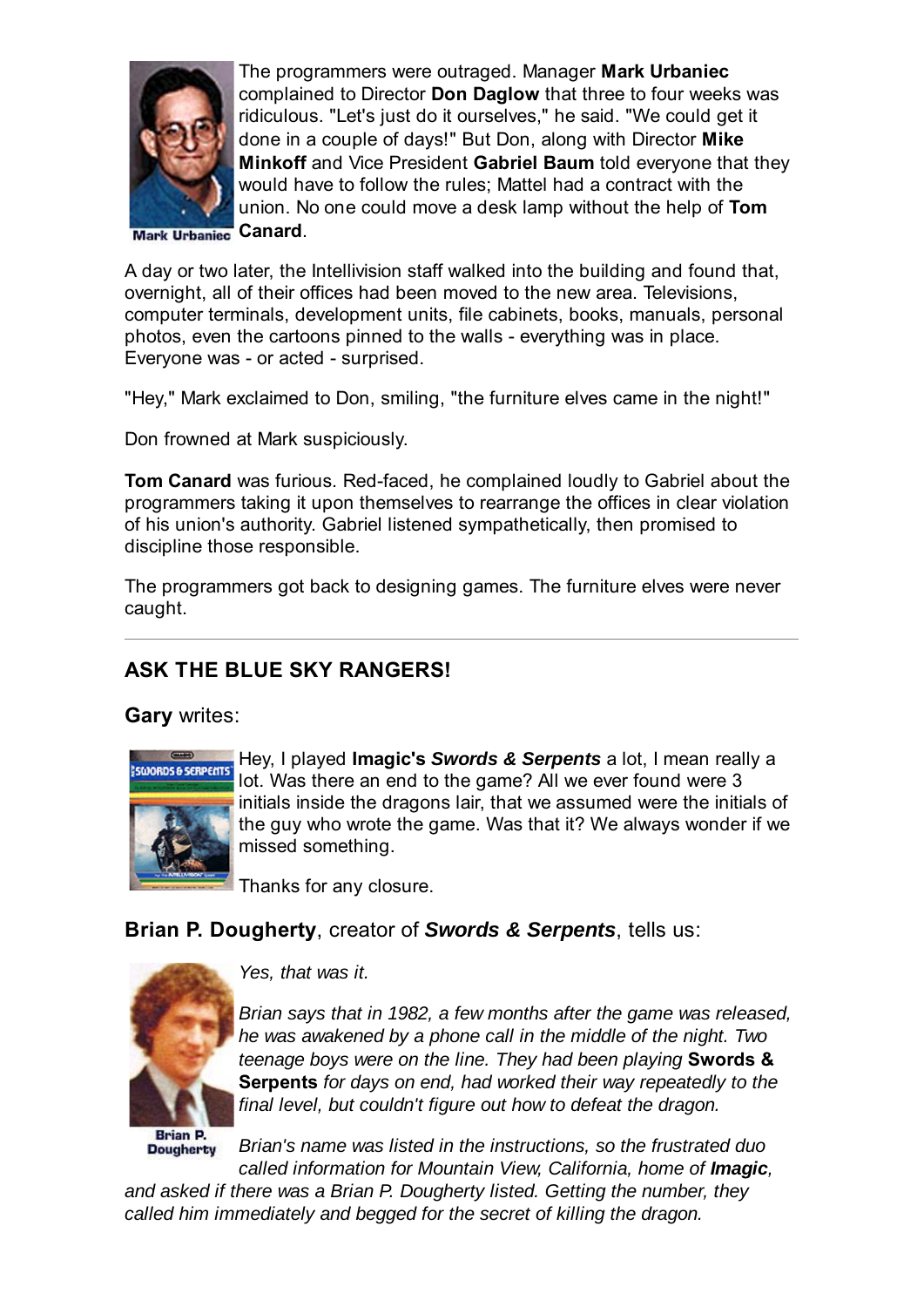*Sleepily, Brian confessed to them that there was no way to kill the dragon. He had run out of room in the cartridge, so there was no climactic battle, just uncovering the "treasure": his initials.*

*Brian says there were a few seconds of silence on the line, then the teenagers let loose with a string of obscenities. They called him every name in the book, then hung up.*

*Brian now has an unlisted number.*

**Play** *Swords & Serpents* **on** *Intellivision Rocks* **>**

**Got a question for the Blue Sky Rangers? Write us here >**

## **THE INTELLIVISION TRIVIA CONTEST!**

206 of you entered August's trivia contest. The question:

In the photo of the two kids in the August newsletter, what Intellivision game are they playing?



118 of you had the correct answer: *Racing Cars* in the *Triple Action* cartridge (we accepted either *Racing Cars* or *Triple Action*.)

From the 118 correct answers, the random number generator at http://www.random.org/ selected **Dane Galden** as the winner of an **Intellivision coffee mug**.

Congratulations, Dane! And thanks to all of you for playing!

Now try **this** question:



In 2002, former-Intellivision spokesman **George Plimpton** poked fun at his pitchman legacy by appearing as himself in a fake commercial for an educational game meant to teach children the finer differences between imported cheeses. What TV show featured this fake ad?

**Submit your answer >**

(If you have trouble following the above link, or if submitting your answer fails, type the URL http://www.intellivisionlives.com/contest.shtml into your browser and try again.)

We'll pick a random winner from all complete, correct entries received before